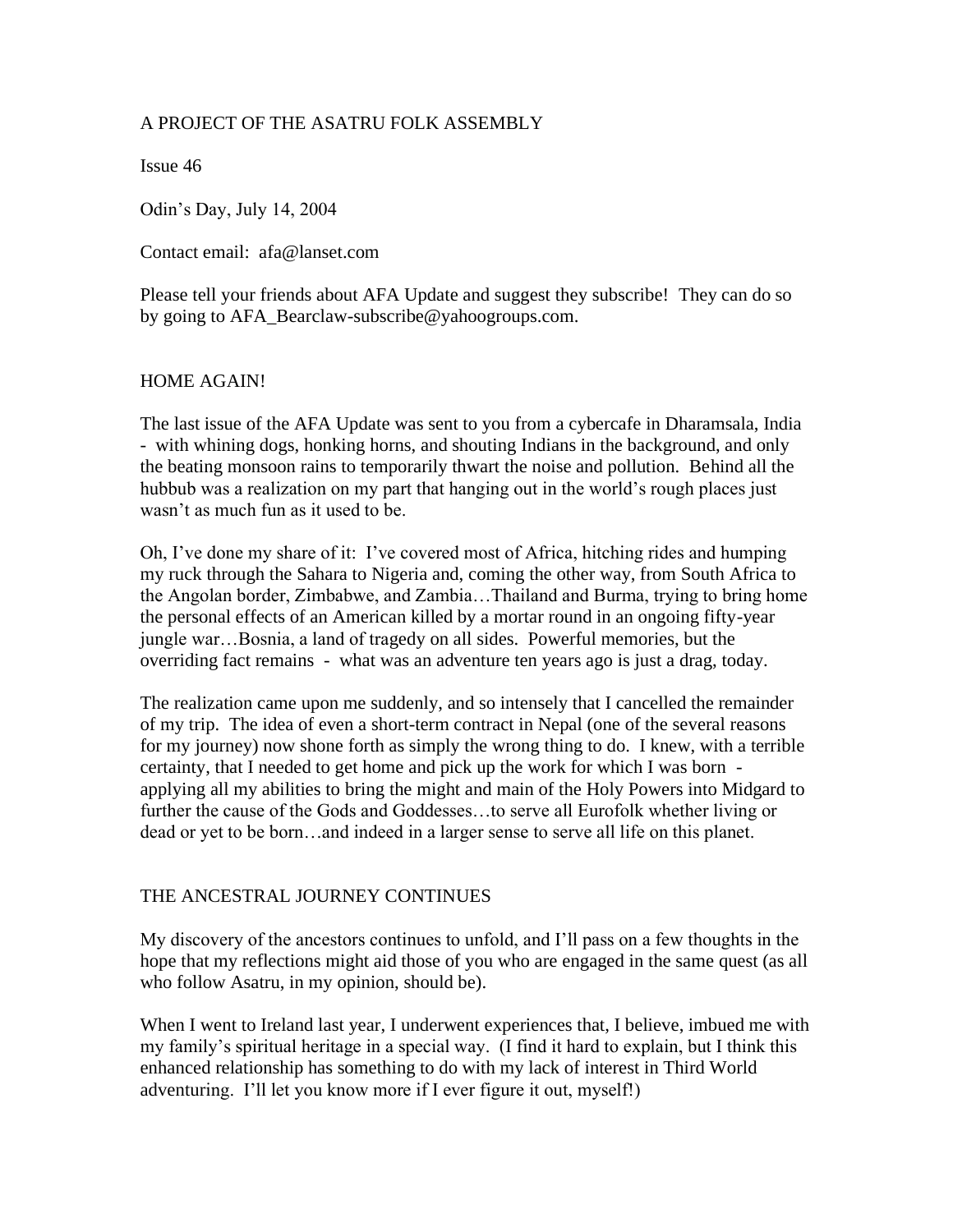My contact with my Irish forebears continued on this most recent trip - another journey to the old royal center of Emain Macha, where my family's ancient roots are, and sitting on the graves of the ancestors at the Old Eglish cemetery. Visits with living kin were also good, affirming the truth that blood is not only thicker than water, it is thicker than the cold waves of the Atlantic Ocean.

While the importance of the Irish connection has not diminished whatsoever, I found upon my return that it is time to learn more about the German side of the family - Johann Schuck came to America in 1754 - as well as about my Anglo-Saxon kin, the Sheltons and Millers. This broadening of my interest came with no reasoning or prompting on my own part. It is as though the ancestors are speaking to me, or as though my deeper self, knowing what is needed for my own spiritual progress, is nudging the conscious "me" in the direction I need to go.

Whatever it is, I like it!

## KING ARTHUR

Sheila and I went to see the new movie release, King Arthur, a couple of nights ago.

I don't have any problem with portraying Arthur as he might actually have been - a British war leader defending his people against the Saxons back in the fifth century. On the contrary, this was an exciting and turbulent time, with the Roman Empire slowly collapsing on itself while other players took the stage. Such complaints as I have, have nothing to do with the movie's setting or with the omission of the usually obligatory Arthur-Guinevere-Lancelot love triangle.

The movie has some good features. Loyalty and bravery abound. Guinevere's passionate devotion to her people and the land they inhabit can only win our approval. There are some clever lines and I found myself laughing out loud. Pagan religions in general are presented as not only acceptable, but as noble and good. Christianity, or at least the Church, is painted in a very bad light - in such a heavy-handed manner, frankly, that I was a little embarrassed.

On the whole, I found the film technically tolerable but unremarkable in terms of writing, acting, and production. My biggest complaint, and it is a huge one, concerns Saxonbashing.

Whoever put this movie together knew at least something about the Saxons. The coming of the Saxons to Britain is announced to the locals when a scout produces a single-edged knife - a sax - with runes on the blade. After that, the lowest sort of demonization took command.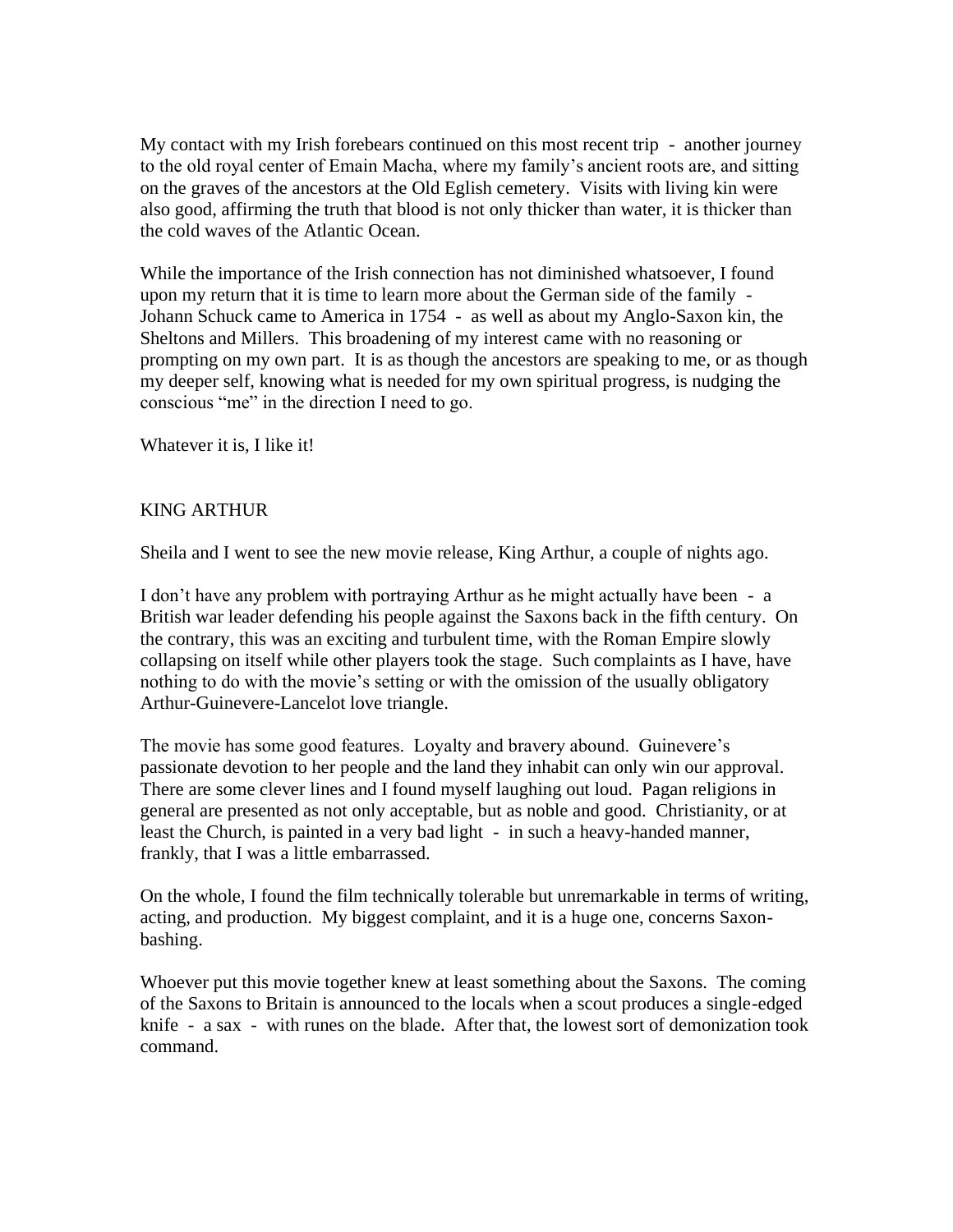From the first moment we see them, the Saxons are 1) brutal and 2) racist. As memory serves me, the first Saxon we see is raping a woman. Their leader stops the rapist - but only because his men were forbidden to have intercourse with the local women, as it would be wrong to mix Saxon blood with the inferior native Britons! The leader then has the rape victim killed. You get the picture: All Saxons are beasts, all the time. If the producer could have put them in Nazi uniforms, he would have. Saxon religion? We never see any sign such a thing exists, except for the split-second glance at the runes on the previously mentioned sax. From beginning to end, Saxon equals German equals Nazi. Cast any other group in the evil role, and this film would qualify as a hate crime in several European countries.

Reflecting on this, I recalled a really bad film - was it Mists of Avalon? - in which the matriarchal British pagans, complete with Rubenesque Goddess figures, were up against the Saxons. Once again, our Germanic kin were apparently all atheists as we had no hint that they had any religion of their own. In fact, even Celtic religion didn't get any mention. There were the Goddess worshippers, the secular Saxons, and somewhere lurking in the background, as I recall, Christianity.

Why this bias against Saxons? Why can one get away with generic Goddess worshippers, or other pagans, or even with outright attacks against Christianity, but not with any expression of Saxon religion? Maybe because Saxons are so darned white, as in "White Anglo-Saxon Protestant/Pagan)," and thus an acceptable target?

Or - is there an atavistic fear that the Germanic Way has the potential to shake up the world of religion and philosophy in a way that these other belief systems do not?

#### **\***ODIN LIVES!\* SPONSORS CONCERT IN OHIO!

Odin Lives Radio is please to announce that Väsen will be appearing in the Holland Theater, Bellefontaine, Ohio, on Monday, September 20th, 2004 at 7pm EDT.

Väsen is \*the\* premier Swedish folk music ensemble. Featuring Olov Johansson playing the Swedish keyed fiddle (nyckelharpa), Roger Tallroth on guitar, Mikael Marin, viola and percussionist André Ferarri, Väsen helped launch the Nordic Roots revival in Scandinavia and the United States.

Tickets are only \$15 in advance, and can be purchased directly from Odin Lives Radio by visiting the events page at:

<http://www.odinlives.org/events.html>

#### IMPORTANT DATES